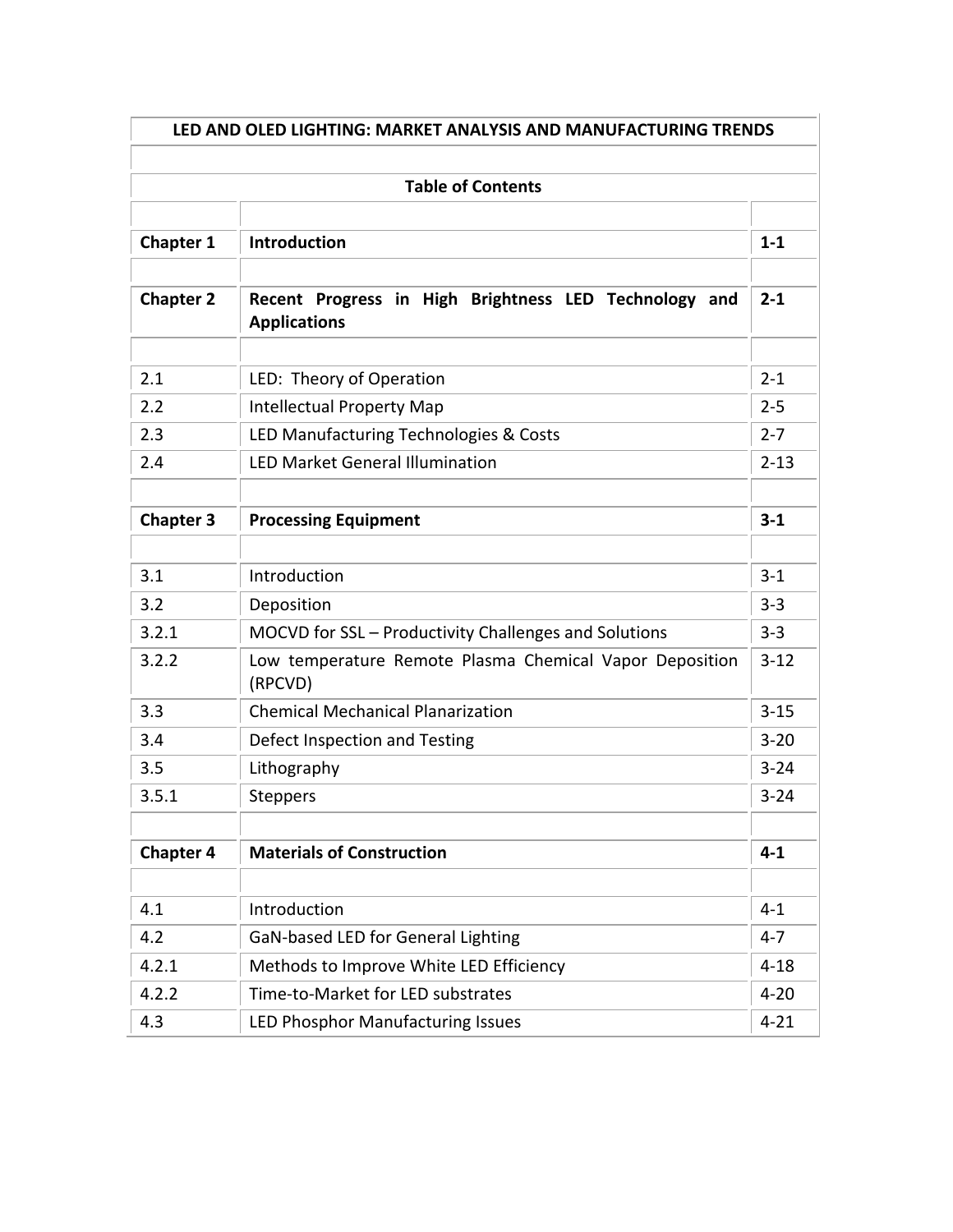| 4.3.1            | <b>Current LED Phosphor Manufacturing</b>              | $4 - 21$ |
|------------------|--------------------------------------------------------|----------|
| 4.3.2            | <b>LED Phosphor Cost</b>                               | $4 - 23$ |
|                  |                                                        |          |
| <b>Chapter 5</b> | Packaging and Assembly Issues for High Brightness LEDs | $5-1$    |
|                  |                                                        |          |
| 5.1              | Packaging for HB LEDs                                  | $5 - 1$  |
| 5.1.1            | <b>Bonding</b>                                         | $5-5$    |
| 5.1.2            | Die/Ball Bonding                                       | $5-9$    |
| 5.1.3            | Scribing                                               | $5 - 12$ |
| 5.2              | Wafer Level Packaging HB LEDs                          | $5 - 15$ |
| 5.3              | <b>Thermal Issues</b>                                  | $5 - 21$ |
| 5.4              | Test and Inspection                                    | $5 - 24$ |
|                  |                                                        |          |
| <b>Chapter 6</b> | <b>National Programs As Innovation Drivers</b>         | $6-1$    |
|                  |                                                        |          |
| 6.1              | DOE Solid-State Lighting Manufacturing Initiative      | $6 - 1$  |
| 6.2              | DOE Solid-State Lighting Program Mission and Goal      | $6 - 1$  |
| 6.3              | Major National Research Programs Pertaining to LEDs    | $6-4$    |
| 6.4              | <b>Challenges Facing SSL Manufacturing</b>             | $6-9$    |
|                  |                                                        |          |
| <b>Chapter 7</b> | <b>OLED Lighting</b>                                   | $7 - 1$  |
|                  |                                                        |          |
| 7.1              | <b>Opportunities for Luminaire Manufacturers</b>       | $7 - 1$  |
| 7.2              | How Does an OLED Work                                  | $7 - 1$  |
| 7.3              | Differences Between OLED Lighting and OLED Display     | $7 - 4$  |
| 7.4              | Benefits of OLED Lighting Technology                   | $7-6$    |
| 7.5              | <b>OLED Performance Metrics</b>                        | $7 - 7$  |
|                  |                                                        |          |
| <b>Chapter 8</b> | <b>OLED Manufacturing</b>                              | $8 - 1$  |
|                  |                                                        |          |
| 8.1              | Deposition Equipment and Processes for OLED Lighting   | $8 - 1$  |
| 8.1.1            | Vacuum Deposition Or Vacuum Thermal Evaporation (VTE)  | $8 - 3$  |
| 8.1.2            | <b>Organic Vapor Deposition (OVPD)</b>                 | $8-6$    |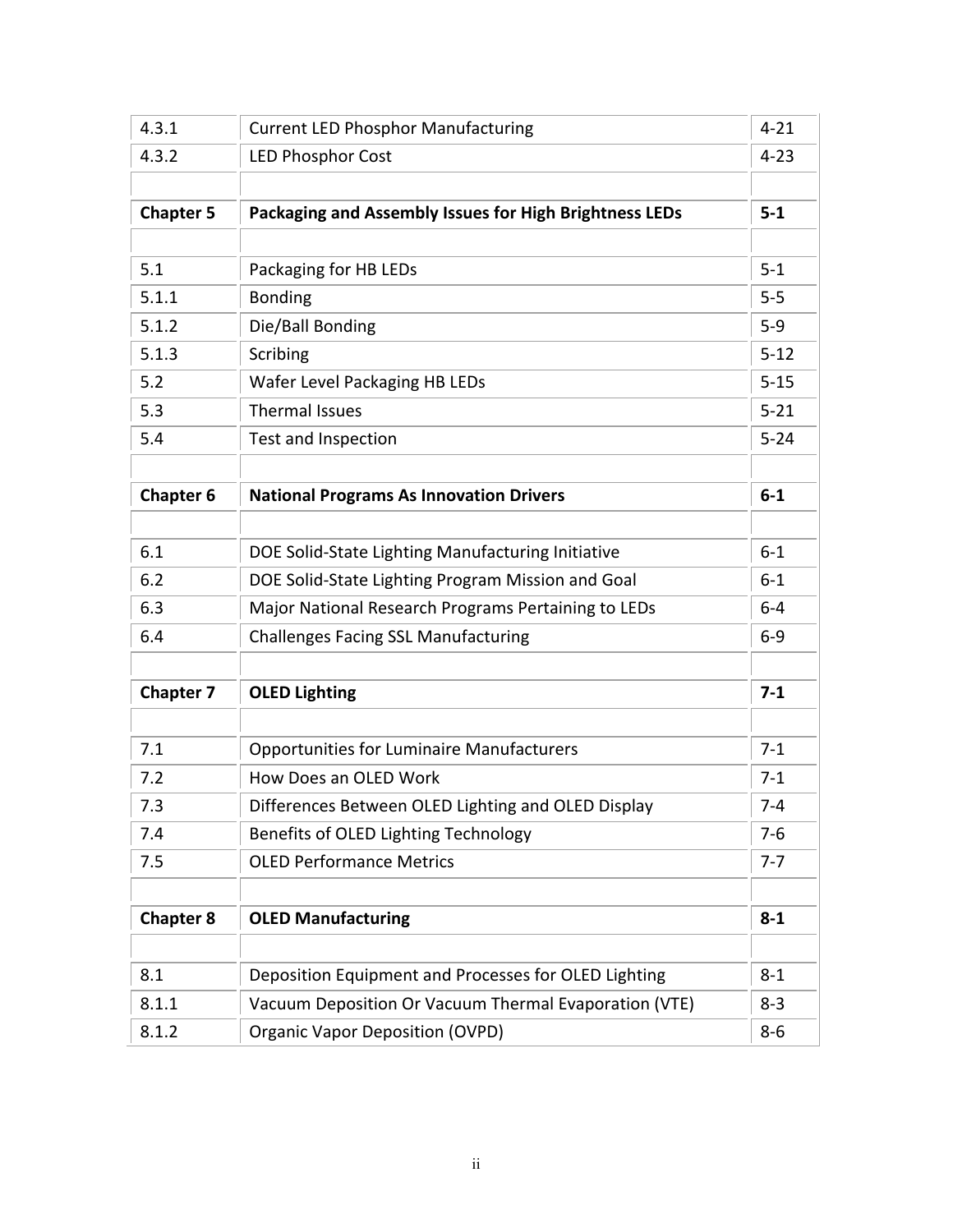| 8.1.3            | <b>Inkjet Printing</b>                                      | $8 - 8$   |
|------------------|-------------------------------------------------------------|-----------|
| 8.1.4            | Roll-to-Roll (R2R)                                          | $8 - 11$  |
| 8.2              | <b>General OLED Manufacturing Cost Considerations</b>       | $8 - 13$  |
| 8.3              | Lithography                                                 | $8 - 16$  |
| 8.4              | Substrates and Encapsulation                                | $8 - 17$  |
| 8.4.1            | Substrate and Encapsulation Material Selection              | $8 - 18$  |
| 8.4.2            | <b>Substrate Coatings</b>                                   | $8 - 19$  |
| 8.4.3            | <b>Transparent Electrodes</b>                               | $8 - 20$  |
| 8.4.4            | Encapsulation                                               | $8 - 22$  |
| 8.5              | <b>Inspection and Quality Control</b>                       | $8 - 24$  |
|                  |                                                             |           |
| <b>Chapter 9</b> | <b>Outlook for the Worldwide OLED Market</b>                | $9 - 1$   |
|                  |                                                             |           |
| 9.1              | Introduction                                                | $9 - 1$   |
| 9.2              | Passive Matrix Capacity and Demand                          | $9 - 6$   |
| 9.3              | <b>Active Matrix Capacity and Demand</b>                    | $9 - 9$   |
| 9.4              | Cost Challenges for OLED Lighting                           | $9 - 11$  |
|                  |                                                             |           |
| Chapter 10       | <b>Outlook for the Worldwide High-Brightness LED Market</b> | $10 - 1$  |
|                  |                                                             |           |
| 10.1             | <b>HB LED Technology</b>                                    | $10-1$    |
| 10.2             | HB LED Market Overview and trends                           | $10 - 4$  |
| 10.2.1           | <b>Market Drivers for SSL</b>                               | $10-7$    |
| 10.2.2           | LED Backlights for Notebook PCs                             | $10-8$    |
| 10.2.3           | LED Backlights for LCD TVs                                  | $10 - 10$ |
| 10.2.4           | LED Backlights for Other Applications                       | $10 - 12$ |
|                  | <b>LED Lighting Market</b>                                  | $10 - 14$ |
| 10.2.5           |                                                             |           |
| 10.2.6           | LED Active Outdoor Display Market                           | $10 - 16$ |
| 10.2.7           | <b>LED Signal Market</b>                                    | $10 - 18$ |
| 10.2.8           | <b>LED Automotive Market</b>                                | $10 - 20$ |
| 10.2.9           | <b>LED Mobile Market</b>                                    | $10 - 22$ |
|                  |                                                             |           |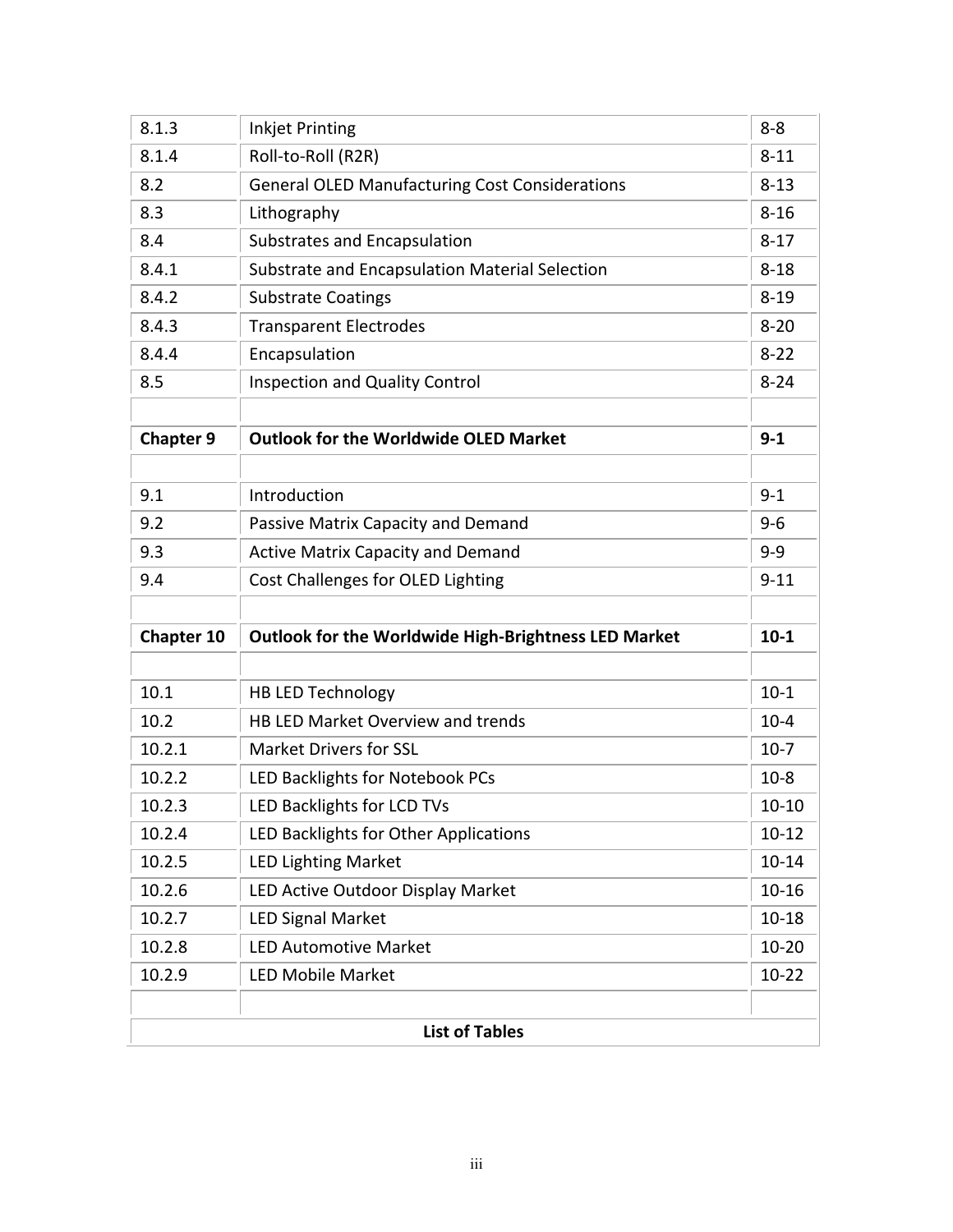| 2.1  | Color, Wavelength Material Of LED                          | $2 - 3$   |
|------|------------------------------------------------------------|-----------|
| 2.2  | <b>Light Source Comparison</b>                             | $2 - 21$  |
| 2.3  | Comparison of LED, HB-LED, UHB-LED Characteristics         | $2 - 23$  |
| 3.1  | <b>Epitaxy Metrics from Initial Solid-State Lighting</b>   |           |
|      | Manufacturing R&D Roadmap                                  | $3 - 5$   |
| 3.2  | <b>Process Control Metrics</b>                             | $3 - 16$  |
| 4.1  | <b>Production Method for Various LEDs</b>                  | $4 - 3$   |
| 4.2  | LED Cost Model: Impact of Substrate Choice                 | $4 - 14$  |
| 4.3  | Comparison of \$/klm for LED Made on Various 2" Substrates | $4 - 15$  |
| 5.1  | Properties of Die Bonding Processes                        | $5-6$     |
| 7.1  | <b>Efficiency of Emitter Materials</b>                     | $7-9$     |
| 7.2  | <b>Status of Technology Towards Lighting Targets</b>       | $7 - 11$  |
| 7.3  | <b>Cost Targets for Panels</b>                             | $7 - 13$  |
| 7.4  | Cost Comparison OLED Display vs Lighting                   | $7 - 14$  |
| 8.1  | Cost Targets for Panels Produced by Traditional Methods    | $8 - 15$  |
| 10.1 | Forecast of LED Backlights for Notebook PCs                | $10-9$    |
| 10.2 | Forecast of LED Backlights for LCD TVs                     | $10 - 11$ |
| 10.3 | Forecast of LED Backlights for Other Application           | $10-13$   |
| 10.4 | Forecast of LED Lighting Market                            | $10 - 15$ |
| 10.5 | Forecast of LED Active Outdoor Display Market              | $10-17$   |
| 10.6 | Forecast of LED Signal Market                              | $10-19$   |
| 10.7 | <b>Forecast of LED Automotive Market</b>                   | $10 - 21$ |
| 10.8 | <b>Forecast of LED Mobile Market</b>                       | $10 - 23$ |
| 10.9 | Top 10 LED Vendors                                         | $10 - 26$ |
|      |                                                            |           |
|      | <b>List of Figures</b>                                     |           |
|      |                                                            |           |
| 2.1  | Operation of LED                                           | $2 - 2$   |
| 2.2  | Key Intellectual Property Relationships                    | $2 - 6$   |
| 2.3  | DOE Roadmap                                                | $2 - 8$   |
| 2.4  | <b>Relative Manufacturing Costs</b>                        | $2 - 10$  |
| 2.5  | Pareto Analysis Of SSL Manufacturing Costs                 | $2 - 12$  |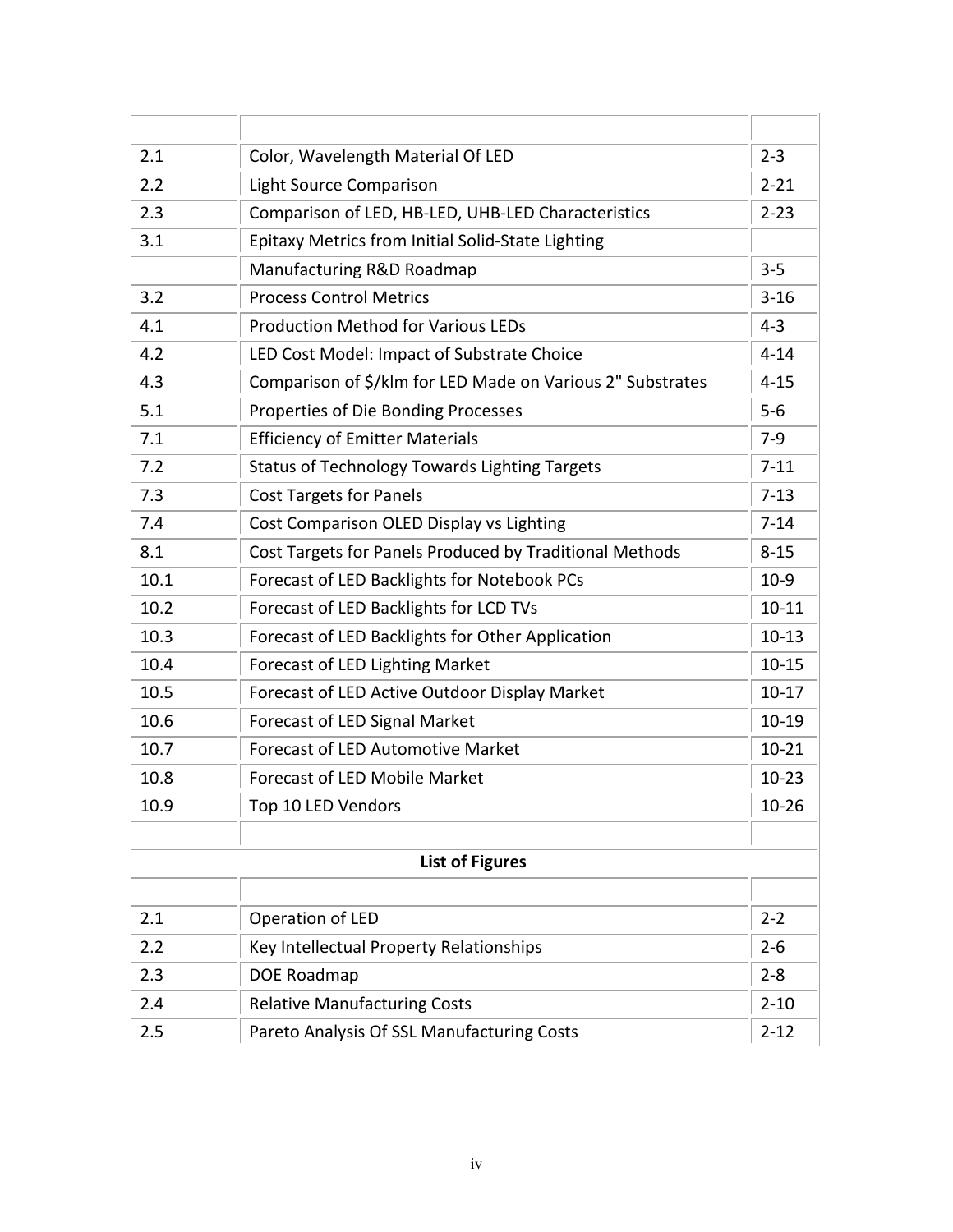| 2.6  | Market drivers for LED Biz and Applications               | $2 - 14$ |
|------|-----------------------------------------------------------|----------|
| 2.7  | <b>SSL vs. Classical Technologies</b>                     | $2 - 15$ |
| 2.8  | LED Performance vs. Traditional Light Sources             | $2 - 16$ |
| 2.9  | <b>Energy Production and Use Comparison</b>               | $2 - 18$ |
| 2.10 | Worldwide LED Market Forecast                             | $2 - 20$ |
| 3.1  | SSL - LED manufacturing with MOCVD: productivity          |          |
|      | and Cost Analysis                                         | $3 - 6$  |
| 3.2  | Larger Wafer Size: GaN LEDs                               | $3 - 7$  |
| 3.3  | Global Shipments of MOCVD Tools By Vendor                 | $3 - 10$ |
| 3.4  | Global Shipments of MOCVD Tools By Region                 | $3 - 11$ |
| 3.5  | Diagram of RPCVD Reactor                                  | $3 - 13$ |
| 3.6  | Comparison between MOCVD and RPCVD                        | $3 - 14$ |
| 3.7  | <b>CMP Process</b>                                        | $3 - 16$ |
| 3.8  | Nanoimprint Lithography System                            | $3 - 26$ |
| 3.9  | The Phlatlight Chip                                       | $3 - 30$ |
| 4.1  | Regular LED (white) Front-End Steps                       | $4 - 5$  |
| 4.2  | <b>Current Blocking Layer</b>                             | $4 - 6$  |
| 4.3  | Regular LED (white) Production Costs for 100k wafers/year | $4 - 12$ |
| 4.4  | HB LED (white) Production Costs for 100k wafers/year      | $4 - 13$ |
| 4.5  | Main Manufacturing Steps for GaN-based LED                | $4 - 16$ |
| 4.6  | Regular LED (white) Back-End                              | $4 - 17$ |
| 4.7  | Methods to Improve White LED Efficiency                   | $4 - 19$ |
| 4.8  | Phosphor Coating - Four Approaches                        | $4 - 24$ |
| 5.1  | Hybrid Integration Approach to HD-LED Package             | $5 - 3$  |
| 5.2  | <b>Chain Wire Bond</b>                                    | $5 - 11$ |
| 5.3  | <b>HB-LED with Silicon Carrier Submount</b>               | $5 - 17$ |
| 5.4  | Silicon interposer for MEMS / LED Applications            | $5 - 18$ |
| 5.5  | <b>High Brightness LED</b>                                | $5 - 19$ |
| 5.6  | <b>SMD Package Cost Structure</b>                         | $5 - 20$ |
| 5.7  | Packaging Changes Result in Optical Improvements          | $5 - 22$ |
| 5.8  | Substrate Solutions for HB/HP LEDs                        | $5 - 23$ |
| 6.1  | DOE Solid-State Lighting Program Strategy                 | $6 - 2$  |
| 6.2  | <b>DOE Efficacy Targets</b>                               | $6 - 3$  |